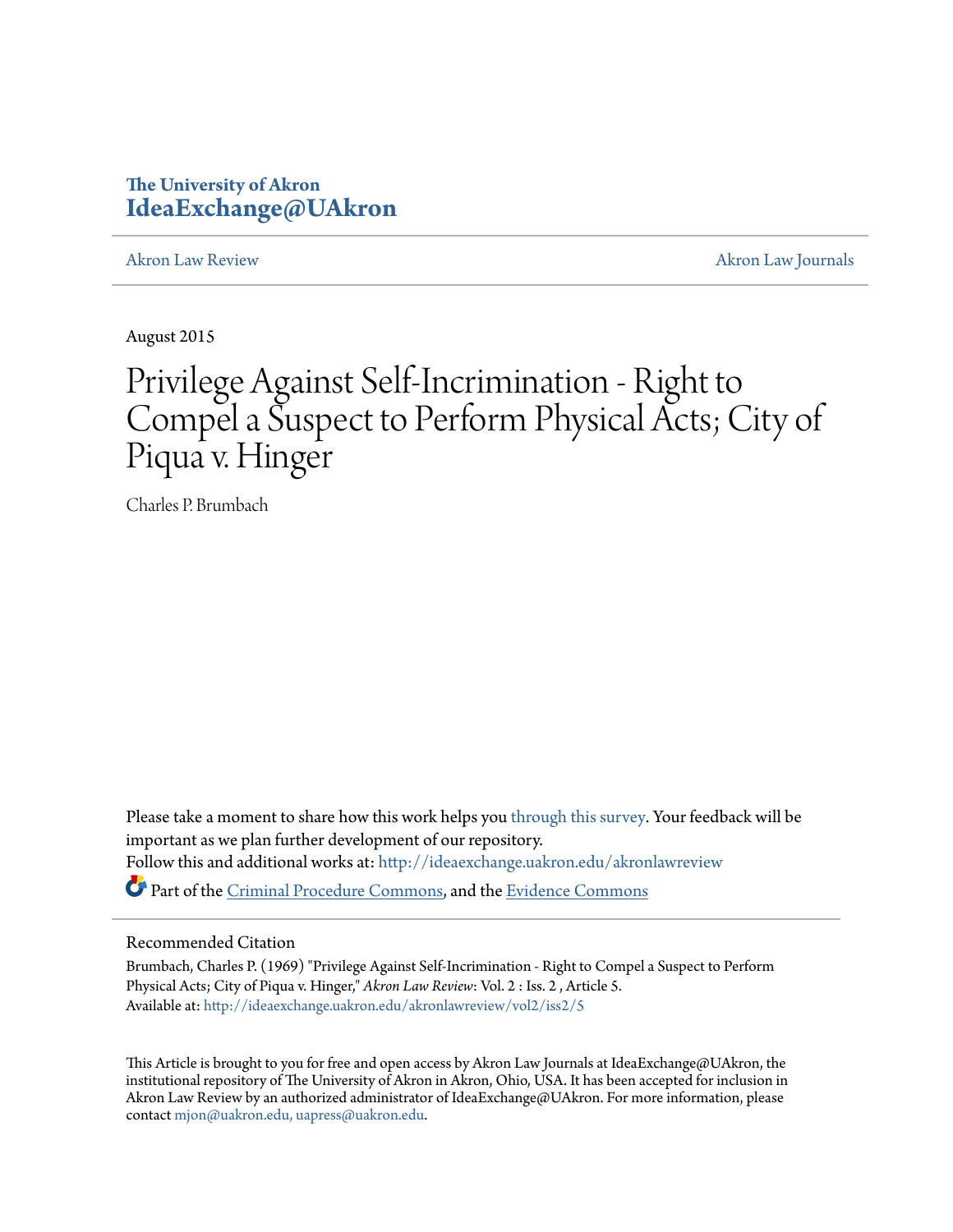#### RECENT CASES

### CRIMINAL PROCEDURE-PRIVILEGE AGAINST SELF-INCRIMINATION-RIGHT TO COMPEL A SUSPECT TO PERFORM PHYSICAL ACTS

#### *City* of *Piqua v. Hinger,* 15 Ohio St. 2d, 110, 238 N.E. 2d 766 (1968).

The defendant was arrested in February of 1967 and subsequently charged with operating a motor vehicle while under the influence of intoxicating liquor, which amounts to a misdemeanor. He was taken to a police station, where officers required him to write his name and address, to pick up coins placed on the floor, to close his eyes and touch his hand to his nose, and to take a Breathalyzer test. Unknown to him at the time, motion picture films were being made while the physical tests were being conducted. Thereafter, defendant was advised of his constitutional rights.1

The trial court admitted the films into evidence over defendant's objection that they were procured in violation of his constitutional rights as pronounced in *Miranda v. Arizona.2* The jury rendered a verdict of guilty but the Court of Appeals for Miami County reversed. The record was then certified to the Supreme Court of Ohio, which reversed the Court of Appeals and sustained the defendant's conviction.

The Supreme Court evaded the question of whether *Miranda* is applicable to misdemeanor cases and found that *Schmerber v. State of California3* was dispositive of the issue on the admissibility of the questioned evidence. The court said:

"The evidence introduced in the trial of the instant case, in respect to the physical tests made and filmed, did not constitute matter communicated by the accused from his knowledge of the offense. On the contrary, it was real or physical evidence of the kind designated in *Schmerber* as unprotected by the Constitution. Such evidence is constitutionally admissible, even if compelled, and irrespective of whether the warnings required by *Miranda* are given." 4

The writer respectfully disagrees with the Ohio Supreme Court's interpretation of *Schmerber* as standing for the propo-

1

**<sup>1</sup>** *City of Piqua v. Hinger,* 15 Ohio St. 2d **110,** 238 NE 2d 766 (1968).

<sup>2</sup>*Miranda v. Arizona,* 384 US 436, 86 **S.** Ct. 1602 (1966).

**<sup>3</sup>***Schmerber v. California,* 384 US 757, 86 **S.** Ct. 1826 (1966).

<sup>4 238</sup> NE 2d at 767-68.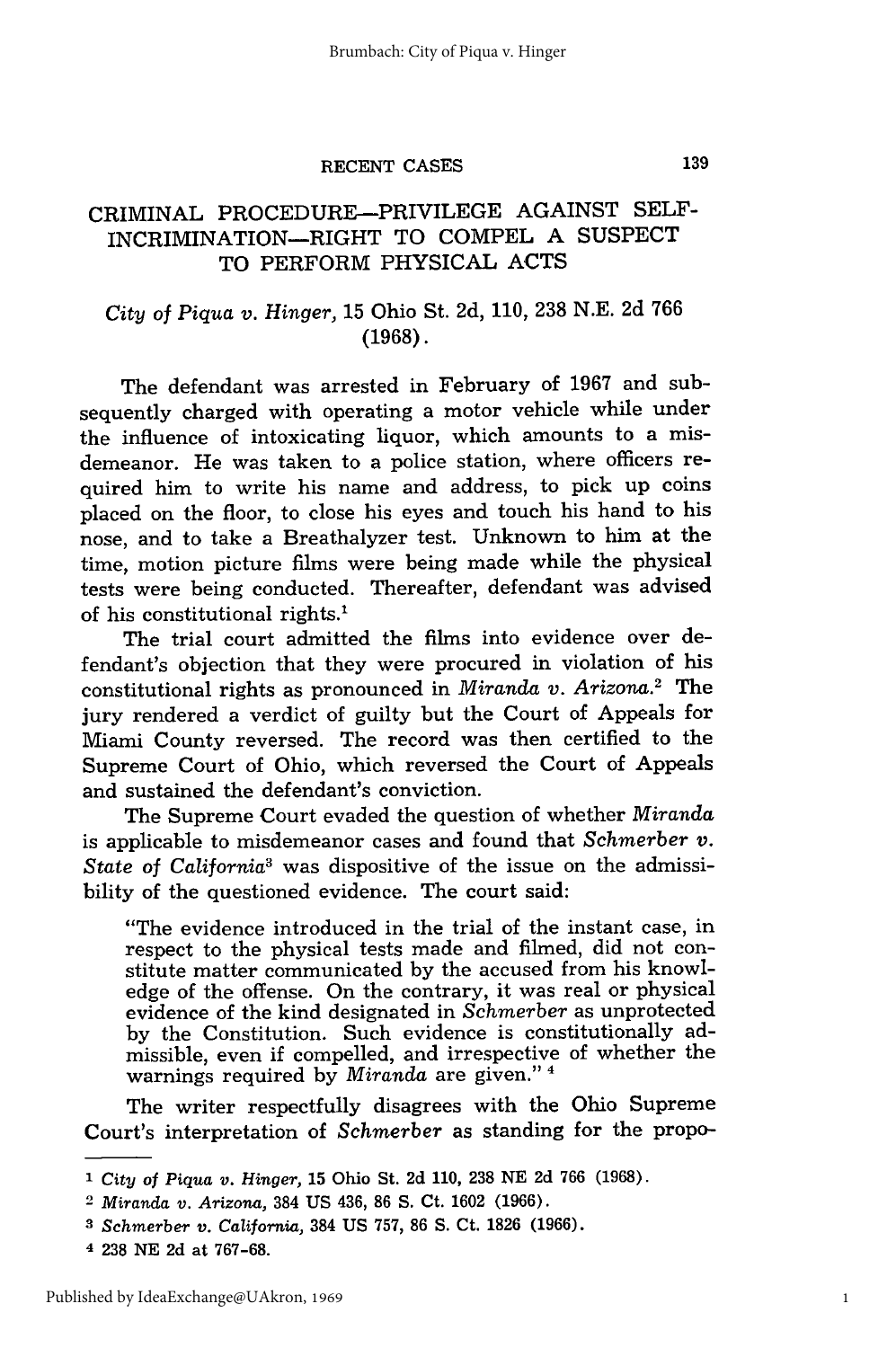#### 140 2 AKRON LAW REVIEW (2)

sition that such compelled evidence is admissible under the Fifth Amendment to the Constitution. In *Schmerber* the court merely recognized the evidential distinction between real and testimonial or communicative evidence and ruled that the distinction was determinative in that case. The court acknowledged that there are many possible situations in which the distinction could not so readily be applied.<sup>5</sup> It is submitted that the facts of the instant case present one of those situations.

The Ohio Supreme Court cited *Schmerber* as holding that the privilege against self-incrimination *usually* has offered no protection against "compulsion to submit to . . . photographing **. . .** , to write or speak for identification **. . .** , to assume a stance . . . , or to make a particular gesture." **6** It is true that the courts have generally sanctioned such compelled tests on the part of an accused. But tolerance of such compulsion is allowed only *for the purpose of identification,* not for *proving the truth of the state's (or city's) accusations.* Indeed, exclusive of the real-testimonial distinction, *Schmerber* held that "to compel a person to submit to testing in which an effort will be made to determine his guilt or innocence on the basis of physiological responses, whether willed or not, is to violate the spirit and history of the Fifth Amendment." **<sup>7</sup>**

The Ohio Supreme Court regarded the tests appellant was subjected to as falling within the identifying procedures which the *Schmerber* court declared to be permissible. However, this view overlooks the fact that appellant was not compelled merely to stand for one *photograph;* rather, he was forced to serve as virtually the subject of a short *motion picture.* He was not compelled merely to take a *single stance* or make a *particular gesture,* but rather, to perform the more complex and lengthy act of inflating a balloon. In effect he was compelled to perform the starring role in a small drama the obvious purpose of which was to convict him of the crime of which he was accused.

Unlike the situation in *Schmerber,* which dealt with an evidential blood test in which the defendant merely acted as donor and where incriminating results would stem solely from scientific analysis of the blood, here the defendant was required to do

*<sup>5</sup> Schmerber v. California,* 384 US 765, 86 **S.** Ct. 1833 (1966).

**<sup>6</sup>***Id.* at 86 **S.** Ct. 1832.

**<sup>7</sup>** *Ibid.*